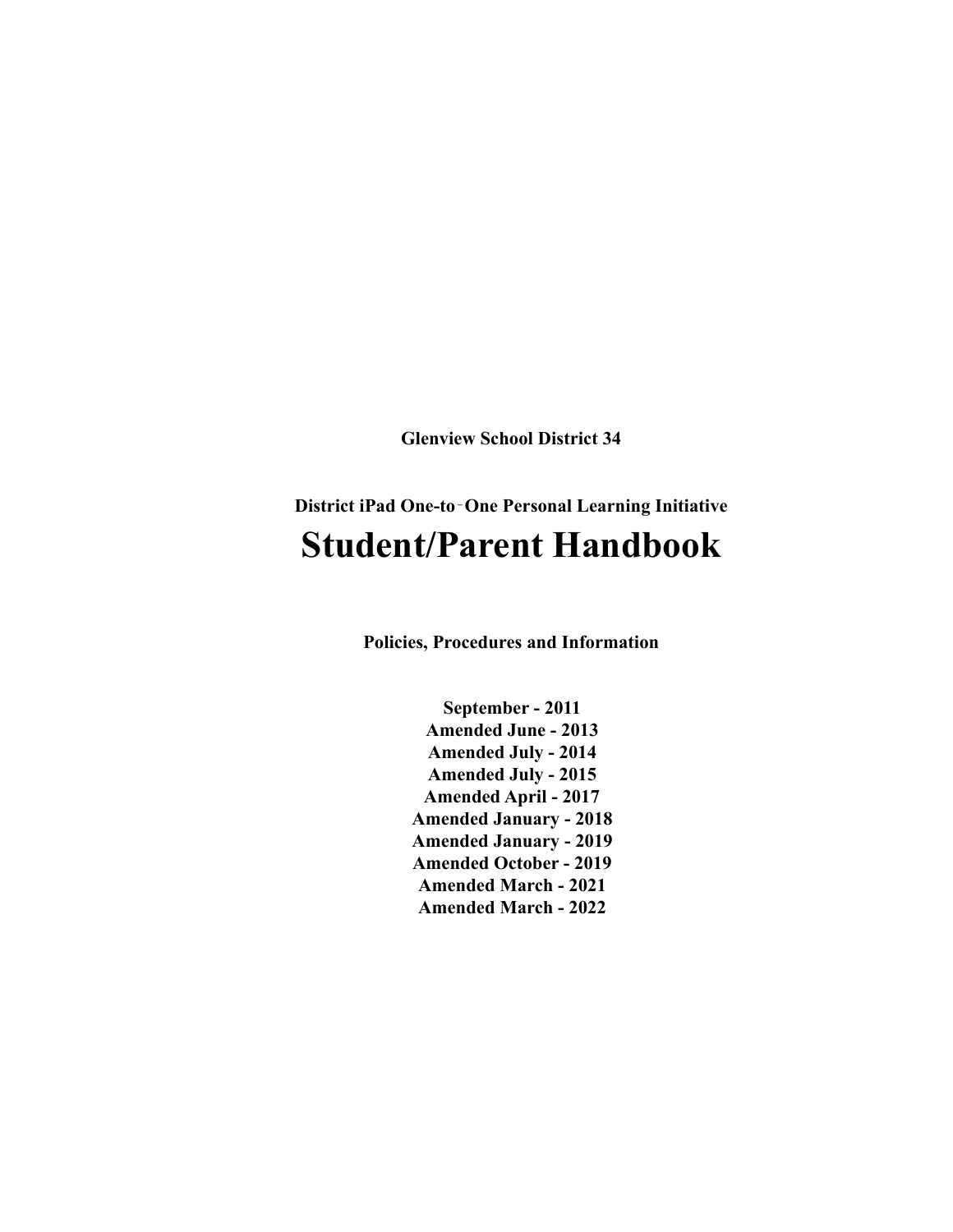### **Introduction**

The focus of our One--to--One Personal Learning Initiative is to provide tools and resources to the 21st Century Learner. Excellence in education requires that technology be seamlessly integrated throughout the educational program. According to studies and school reports, students who use a computing device in a one-to-one educational environment are more organized and engaged learners, attend school more regularly, advance their knowledge and understanding of technology, and become constructors and designers of information and ideas. Increasing access to technology is essential for that future, and one learning tool for these 21st Century students is the Apple iPad. The personalized, mobile, and individual use of an iPad is a way to empower students to maximize their full potential and to prepare them for future learning. The Apple iPad is a device that makes learning more engaging and accessible. Learning happens from a continuous dynamic interaction among students, educators, parents and the extended educational community. Technology immersion does not diminish the vital role of the teacher. Effective teaching and learning with iPads, integrate technology into the curriculum anytime, anyplace.

### **1.0 General Information**

The policies, procedures and information within this document apply to all district-owned iPads ("District iPads") and accessories used by students at Glenview School District 34.

In addition, by using the District iPad, the student agrees to abide by all Board policies and rules, including, but not limited to:

- **Policy 6:235 -**‐ *Access to Electronic Networks:* To promote educational excellence by facilitating resource sharing, innovation, and communication, the District's electronic networks, including, but not limited to, District-owned computers and mobile devices, the Internet, and the District's local and/or wide area network ("Network"), are a part of the District's instructional program. The Superintendent or designee shall develop rules and regulations for this Policy and appoint a system administrator. The School District is not responsible for any information that may be lost, damaged, or unavailable when using the Network, or for any information that is retrieved or transmitted via the Internet. Furthermore, the District will not be responsible for any unauthorized charges or fees resulting from access to the Network. *To view the entire policy, please access the district website -*‐ *board – district policies*
- **Policy 7:180 -**‐ *Bullying and Harassment:* Bullying, intimidation, and harassment diminish a student's ability to learn and a school's ability to educate. Preventing students from engaging in these disruptive behaviors is an important District goal. *To view the entire policy, please access the district website -*‐ *board – district policies*
- **Policy 7:190 -**‐ *Student Behavior:* The school administration is authorized to discipline students for gross disobedience or misconduct. Gross disobedience or misconduct is defined to include any behavior, conduct, or activity, as defined by the Board of Education in its policies, that is egregious in nature and/or causes, or may reasonably cause, school authorities to forecast substantial injury or disruption or material interference with school-‐related activities or the rights of other students or school personnel or the risk of same*. To view the entire policy, please access the district website-board-district policies*

### **1.1 Receiving your District iPad**

District iPads will be distributed either prior to the start of school or during iPad Orientation held at the start of school. Parents and students must signoff (online) the Student and Parental Authorization for Electronic Network Access form and the Student and Parent Pledge for District iPad Use form at the end of this Handbook before the District iPad can be issued to their child. Parents must read and check off that they have read information about the district filter, web tools / apps, Google, and online accounts.

### **1.2 Returning the District iPad**

District iPads and its accessories will be returned to Glenview School District 34 during the final weeks of each school year as facilitated by the student's teacher(s) / Instructional Innovation Specialist. If a student transfers out of Glenview School District 34 during the school year, the District iPad will be returned to the school office at that time. Students who withdraw, or are expelled, or terminate enrollment at Glenview School District 34 for any other reason must return their District iPad and its accessories on the date of termination to the school office.

### **1.3 Responsibility for Damage, Loss or Failure to Return**

Board Policy 7:170, *Vandalism,* states that "The Board will seek restitution from students and their parents/guardians for vandalism or other student acts that cause damage to school property." District iPads and their accessories are school property.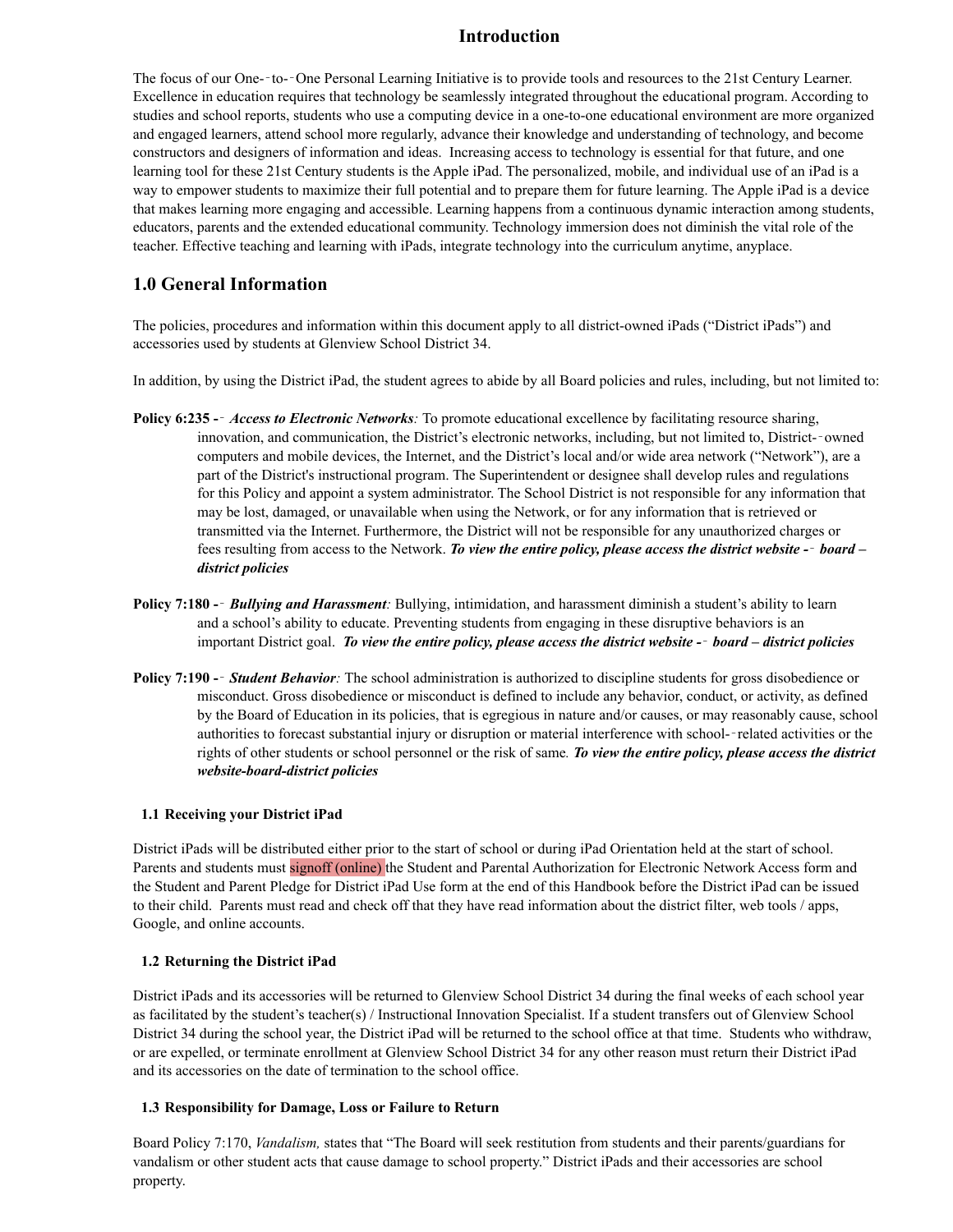If a student fails to return the District iPad at the end of the school year or upon termination of enrollment at Glenview School District 34, that student may be held responsible for the device, including being subject to criminal prosecution or civil liability if warranted. The student will pay the replacement cost of the District iPad. Willful failure to return the District iPad will result in a theft report being filed with the Glenview Police Department. Furthermore, the student will be responsible for immediately reporting any damage to or loss of the District iPad to his/her homeroom teacher or Instructional Innovation Specialist. During the school year, the student will not be charged a fee for the first incident of needed repairs related to isolated, accidental damage. All subsequent accidental damages will be charged a fee. All damage that is deemed intentional will be charged to the student and will cover the replacement or repair of the device as determined by the school district. Damaged, lost or stolen accessories, such as carrying cases, chargers and cables, are the sole responsibility of the student/parent/guardian. If an accessory is damaged, lost or stolen, the parent/guardian will be responsible for the full replacement cost of that District provided accessory, unless the District otherwise excuses such payment. All devices lost outside the school building will require the parents/guardian to file a police report prior to receiving a replacement..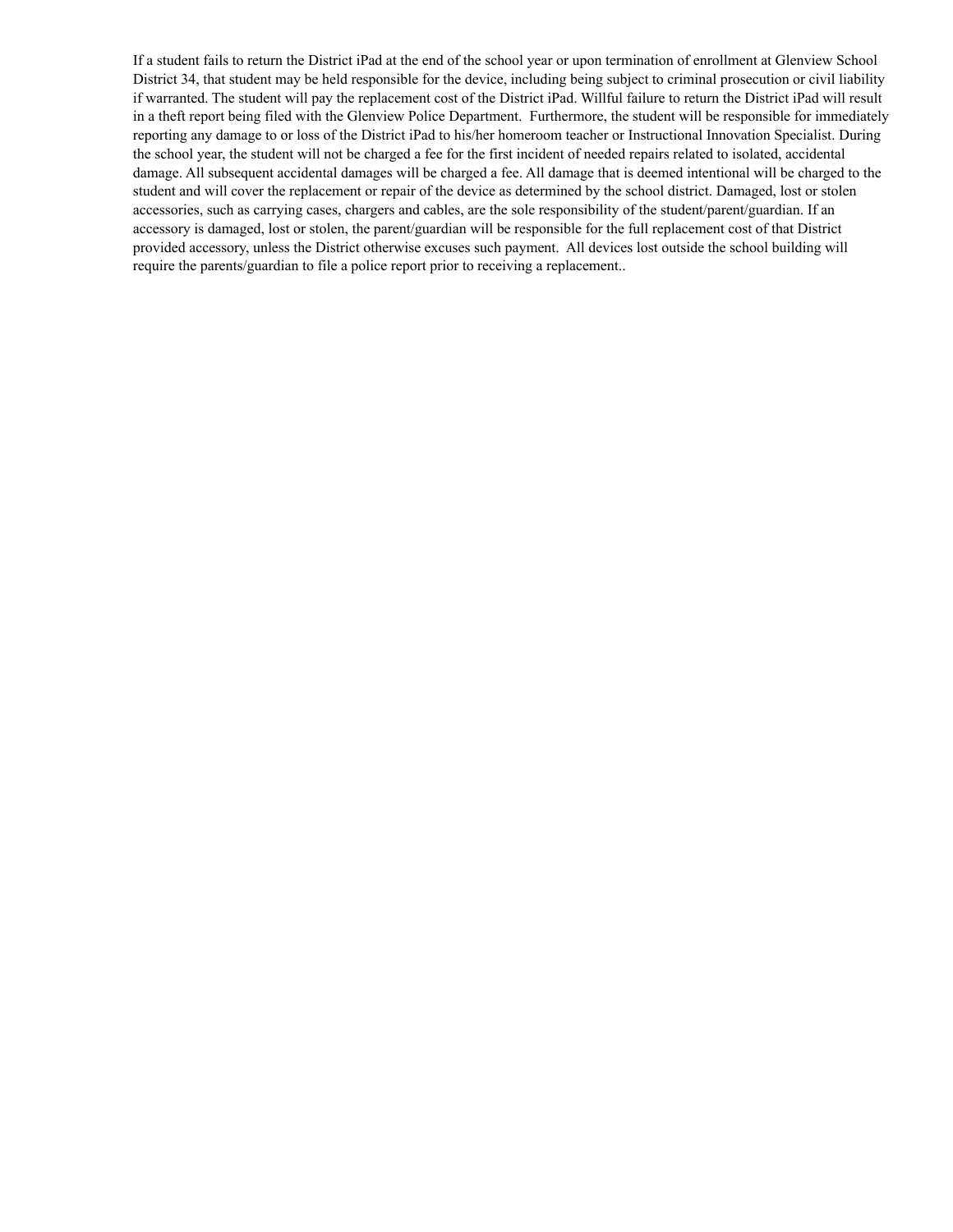# **2.0 Care of the District iPad**

Students are responsible for the general care of the District iPad they have been issued by the District. District iPads that are broken or fail to work properly must be taken as soon as possible to the Technology Department via the Learning Resource Center for an evaluation of the equipment.

### **2.1 General Precautions**

- Only use a clean, soft cloth to clean the screen; no cleansers of any type.
- Cords and cables must be inserted carefully into the District iPad to prevent damage.
- District iPads must remain free of any writing, drawing, stickers, or labels that are not the property of Glenview School District 34.
- District iPads should never be dropped, tossed, or stepped on.
- District iPads must never be left in an unlocked locker, unlocked car, or any unsupervised area.
- Do not leave the District iPad in places of extreme temperature, humidity, or limited ventilation for an extended period of time.
- Keep food and beverages away from the District iPad.
- Students may not loan their device to another student unless directed by a District 34 staff member.
- Students are responsible for keeping their iPad inside their backpack during all bus travel.
- Students are responsible for keeping the District iPad's battery charged for school each day.
- The District will provide a protective case for each District iPad, which should be used.

### **2.2 Carrying, Storing, Bus Travel & Protecting District iPads**

The protective cases provided with the District iPads have sufficient padding to protect the District iPad from normal treatment and provide a suitable means for carrying the device within the school. The guidelines below should be followed:

- District iPads should always remain in the protective case. Backpack compartments that hold other objects (such as folders and textbooks), should not be used to carry District iPads to avoid placing too much pressure and weight on the District iPad screen.
- District iPads should never be transported, stored, or used in the same location as water bottles or other liquids.
- When students are not using their District iPads, the District iPads should be stored in a safe location. Nothing should be placed on top of the District iPad when stored in a bag, desk, or other location.
- Once students have earned the right to take their District iPad home, they will be encouraged to do so each evening.
- When traveling on district-provided transportation or waiting for district-provided transportation, all iPads shall remain closed and inside a student backpack.
- When waiting for non-district-provided transportation after school or while on school grounds but not in class, all iPads shall remain secure inside a student backpack.
- District iPads should not be stored in a parent's vehicle at school or at home. If a student needs a secure place to store their District iPad, the student may check it in for storage with his/her teacher.
- Under no circumstances should District iPads be left in unsupervised areas. Unsupervised areas include the school grounds and campus, the lunchroom, library, unlocked classrooms, dressing rooms, and hallways, and any other unsupervised areas. Any District iPad left in these areas is in danger of being stolen. If a District iPad is found in an unsupervised area, it will be taken to the Learning Resource Center or Principal's office. A student will meet with the Principal / Instructional Innovation Specialist to retrieve his/her District iPad.

### **2.3 Screen Care**

The District iPad screens can be damaged if subjected to rough treatment. The screens are particularly sensitive to damage from excessive pressure on the screen.

- Do not lean on the top of the District iPad or on the screen.
- Do not place anything near the District iPad that could put pressure on the screen.
- Do not place anything in the carrying case that will press against the cover.
- Clean the screen with a soft, dry cloth or anti--static cloth.
- Do not bump the District iPad against lockers, walls, car doors, floors, etc. as it will eventually break the screen.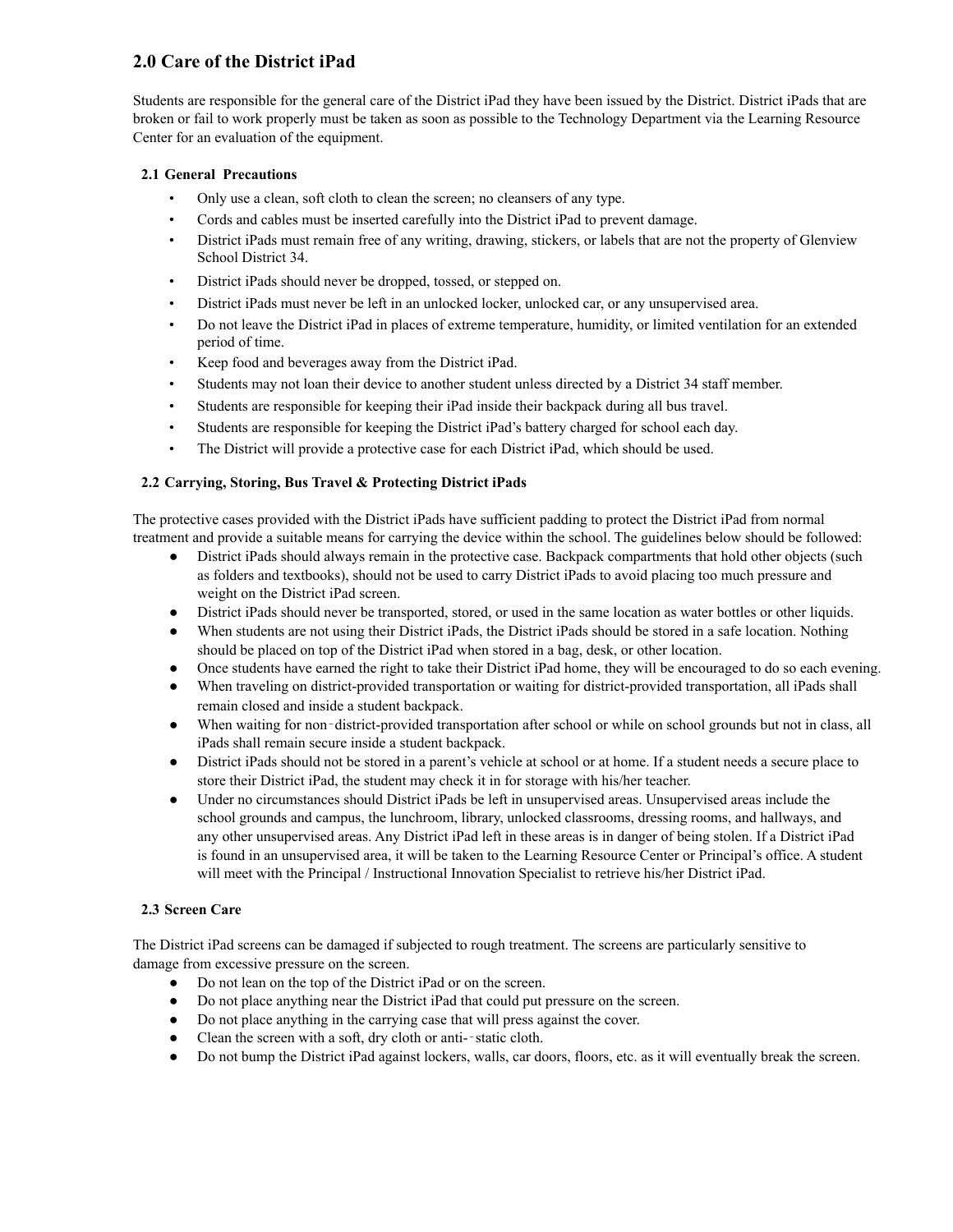### **2.4 District iPad Identification**

District iPads will be labeled in the manner specified by the District and specific to each building. District iPads can be identified in the following ways:

- Record of the serial number
- Glenview School District 34 asset tag
- Student's First Name/Last Name and/or Web ID as labeled by school staff.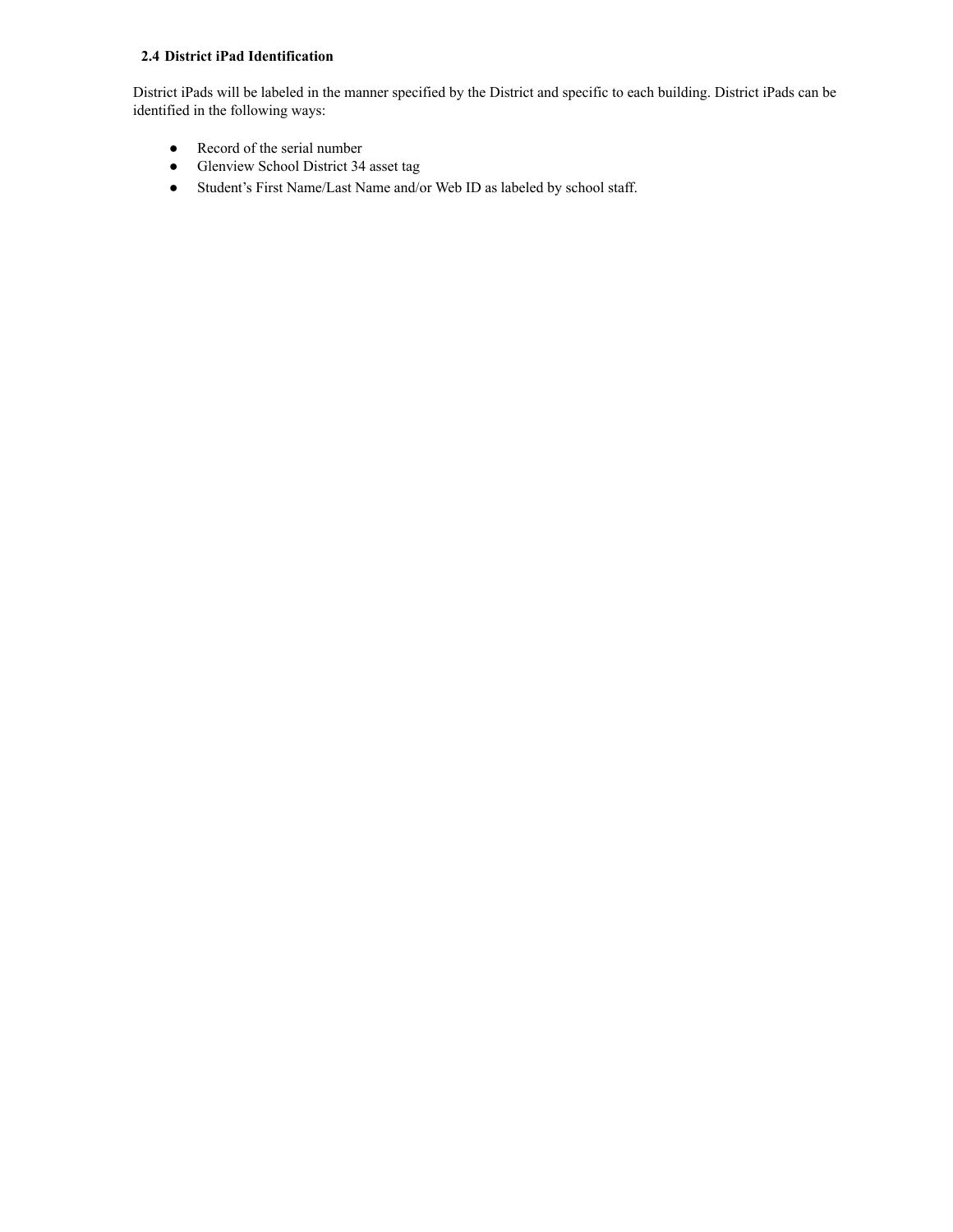## **3.0 Using the District iPad at School**

District iPads are intended for use at school each day. In addition to teacher expectations for District iPad use, school messages, announcements, calendars and schedules depending on grade may be accessed using the District iPad computer. Students must be responsible to bring their District iPad to all classes unless specifically instructed not to do so by their teacher.

### **3.1 District iPads Left at Home**

Students who repeatedly leave their District iPads at home will lose at‐home privileges of the District iPad for two weeks and have to leave their District iPads in school with their homeroom teacher.

### **3.2 District iPad Undergoing Repair**

Loaner District iPads may be issued to students when they leave their District iPads for repair in the Technology Department through the Learning Resource Center. There may be a delay in checking out a loaner District iPad depending on availability.

### **3.3 Charging your District iPad's Battery**

District iPads must be brought to school each day in a fully charged condition. Students need to charge their District iPads each evening. Repeat violations (minimum of three days, not consecutively) of this policy will result in students losing at home privileges of the District iPad for up to two weeks and they will leave their District iPads in school with their homeroom teacher.

### **3.4 Photos/Passwords/Screensavers/Background Photos**

Inappropriate media may not be created, taken, viewed, emailed, or downloaded to the device. Inappropriate media is not to be used as a screensaver or background photo. Inappropriate media includes, but is not limited to, the presence of guns, weapons, pornographic materials/inappropriately explicit, depictions, language or speech that is vulgar, threatening, defamatory, obscene or harassing, alcohol, drugs, and gang-related symbols or pictures. Students who email, download or share inappropriate media will be disciplined in accordance with Board policy and procedures and the District's Code of Conduct. If a student receives an inappropriate image or information in an email, it is the student's responsibility to let an adult (teacher, staff member, parent) know.

Passcodes are not to be created to log-on to the District iPad. Do not sign in to Apple IDs or other cloud-based services.

Students may not ever share district-issued passcodes/passwords with other individuals, This includes the passcode/password used for email, Google, PowerSchool, Schoology, and other approved apps or websites with Google sign-in.

#### **3.5 Sound, Music, Games, or Programs**

Sound must be muted at all times unless permission is obtained from the teacher for instructional purposes. The classroom teacher may add music to the District iPad. No Internet games (sites) or apps are to be used or installed on a student device, except through the District Self Service system or as directed by the classroom teacher. If game apps are to be installed, it will be at the discretion and guidance of a Glenview School District 34 staff member. District-provided software/apps must be installed and available on the District iPad at all times or accessible through Self Service. Data storage will be through apps on the District iPad and through Glenview School District 34's Google Docs for Education accounts.

Online music is not currently a portion of the Glenview 34 student experience. Students are instructed to not utilize online music systems and will be disciplined accordingly based on the grade and infraction. Based on limitations with Apple, Glenview District 34 reserves the right to allow or deny music to each device based on what is possible with both Apple and our filtering system. Glenview District 34 continues to work with Apple to manage music apps on all student devices. For those who prefer no access to any music (Apple Radio Stations, Online Music, others), please contact **[bengle@glenview34.org](mailto:bengle@glenview34.org)** (Executive Director of Educational Technology) and he will work with you individually to place limitations on the student device.

#### **3.6 Printing**

Printing will not be available with the District iPad at school.

### **3.7 Home Internet Access**

When using the District iPad outside of the District, the student is bound by the same policies, procedures, and guidelines as when the student is at school. Students will be responsible for control of the iPad, including the use of the iPad by family members or others at home. Students are allowed to access free wireless networks on their District iPads. It is incumbent upon parents to monitor and manage student Internet activity while at home. It is the prerogative of the parents to limit or restrict their child's District iPad use, including access to the Internet, at home. The District iPads will be filtered at home with the same configuration that is utilized at school. During the school year, the district will be utilizing the Securly Filtering solution. Students who attempt to access inappropriate materials while at home will be disciplined in the same manner as those with infractions throughout the school day.

# **4.0 Managing Your Files and Saving Your Work**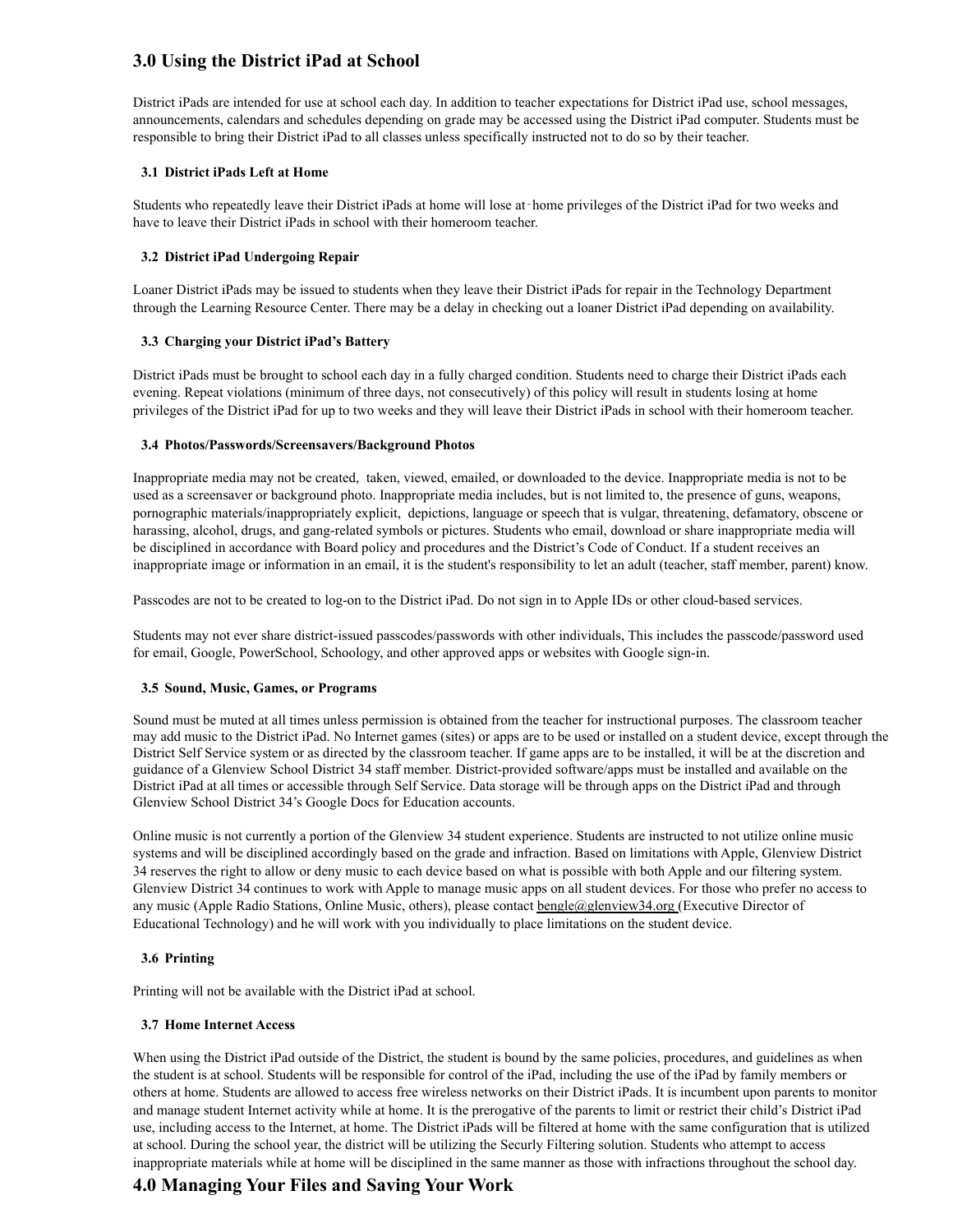### **4.1 Apple ID**

The district no longer utilizes Apple ID's to help manage our student devices. Nobody is to sign in with Apple IDs or other cloud-based services.

### **4.2 Saving to the District iPad/SD34 Network Resources**

Students may save work directly on the District iPad. It is recommended that students also save documents to their SD34 Google Docs for Education account. In addition, students are able to email documents to themselves, parents (select times of year), and/or their teacher. Please note: Storage space will be available on the District iPad, but it is LIMITED and it will NOT be backed up in case of re-imaging or device malfunction. It is the student's responsibility to ensure that work is not lost due to mechanical failure or accidental deletion. If an iPad malfunction occurs, the student will need to initiate a call, email, or in-person conversation with the teacher to explain the situation. Each situation will be resolved on a case--by--case basis.

### **4.3 Network Connectivity**

Glenview School District 34 makes no guarantee that their network will be up and running 100% of the time. In the rare case that the network is down, the District will not be responsible for lost or missing data.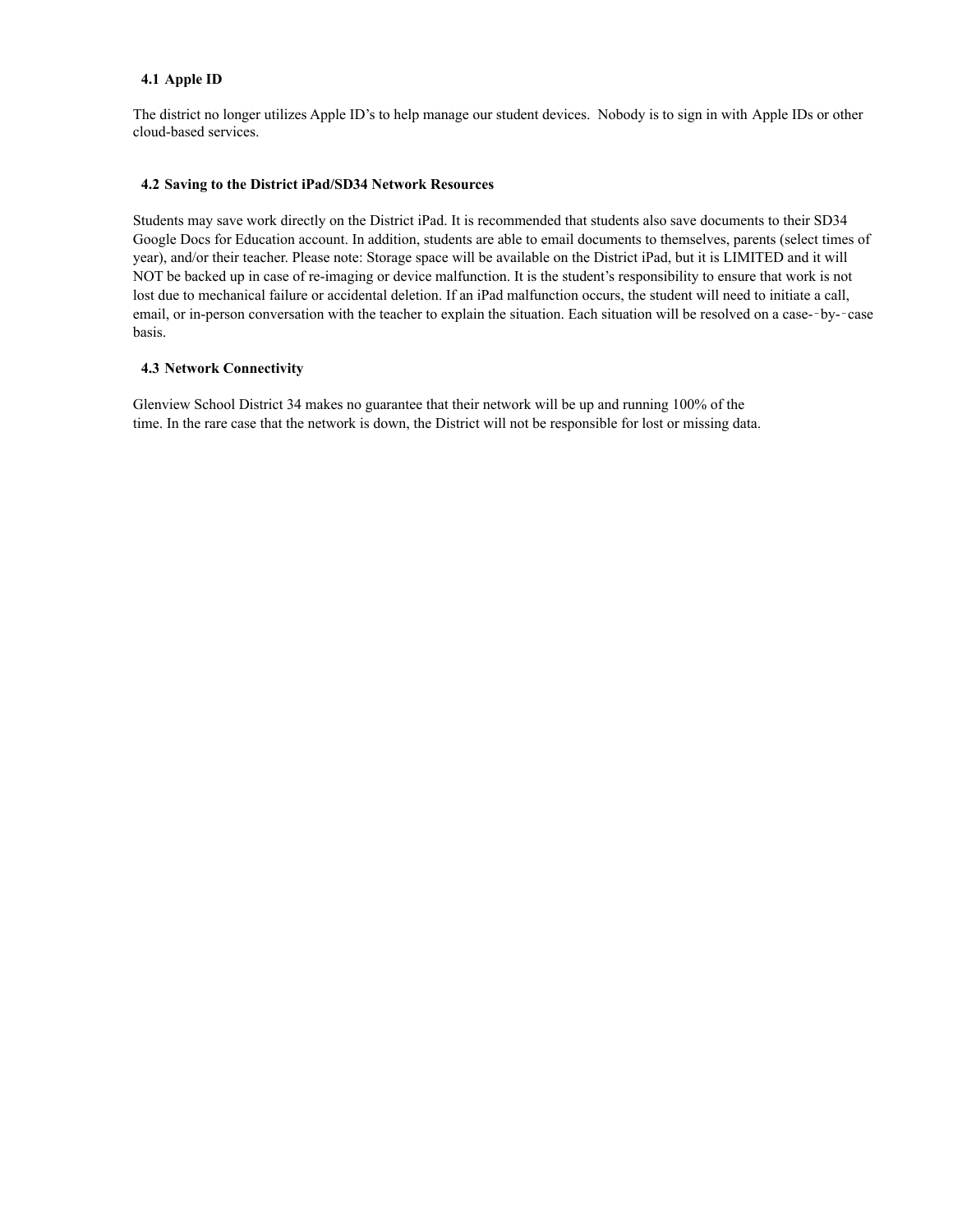# **5.0 Online Resources / Software on District iPads**

### **5.1 SOPPA (Student Online Personal Protection Act)**

The Illinois Student Online Personal Protection Act (SOPPA) protects the privacy and security of student data that is received and maintained by educational technology companies that provide web-based services to the District. Below you will find a summary of efforts the School District follows to comply with this new data privacy law.

The School District will:

- Annually post a list of all operators of online services or applications utilized by the district
	- We must update our website or posting location by July 1st and January 1st annually.
		- [https://sdpc.a4l.org/district\\_listing.php?districtID=5758](https://sdpc.a4l.org/district_listing.php?districtID=5758)
- Annually notify parents at the beginning of the school year of all data elements that the school collects, maintains, or discloses to any "operator" as that term is defined in SOPPA. This information must also explain how the school uses the data, and to whom and why it discloses the data.
- On the District website:
	- Post contracts with each operator within 10 days of signing.
	- Annually post subcontractors used by each operator.
	- Post the process for how parents can exercise their rights to inspect, review and correct information maintained by the school, operator, or ISBE.
- Post data breaches within 10 days and notify parents within 30 days.
- Maintain reasonable security procedures and practices. Agreements with vendors in which information is shared must include a provision that the vendor maintains reasonable security procedures and practices.

Additional information about the District's compliance with SOPPA is available on the Student and Family Resource Dashboard on the DIstrict's website: glenview34.org.

### **5.2 COPPA (Children's Online Privacy Protection Act) -**

One of the important realities of taking advantage of the wealth of online learning tools available to us and to our students is the Children's Online Privacy Protection Act (COPPA). This law applies to websites and online services (including mobile apps) and governs the collection and use of personal information from children under 13. When we work with a 3rd party site, we must operate within the constraints of the law.

In many cases, online services comply with the law by explicitly granting school districts the ability to create and manage accounts on behalf of students under age 13; however, many companies do not. The FTC recommends that all websites and online services – particularly those directed to children – post privacy policies online so visitors can easily learn about the operator's information practices.

Glenview School District 34 uses several educational web-based tools and applications operated by third parties, including but not limited to Google Apps for Education (GSuite), Schoology, IXL Math, Seesaw, and similar services. Under COPPA, these websites must obtain parental consent or the consent of a school district on behalf of parents before collecting personal information from children under the age of 13.

Glenview District 34 contracts with website operators that follow the COPPA requirements and are used solely for educational purposes. Glenview District 34 values your child's privacy and strives to ensure parents are aware of the web-based tools and applications we use and the nature of personal information that will be collected and used by those tools and applications. To access all Apps, please access [https://sdpc.a4l.org/district\\_listing.php?districtID=5758](https://sdpc.a4l.org/district_listing.php?districtID=5758)

The district will provide all parents an online list of sites being utilized throughout each academic school year. Because sites and apps may be added throughout the year, please look online for updates. If you have any questions, please contact your building Principal, Instructional Innovation Specialist, or Brian Engle (Assistant Superintendent For Instructional Innovation).

### **5.3 Child Internet Protection Act (CIPA)**

The school is required by CIPA to have technology measures and policies in place that protect students from harmful materials including those that are obscene and pornographic. This means that student email is filtered. Mail containing harmful content from inappropriate sites will be blocked. CIPA - <http://fcc.gov/cgb/consumerfacts/cipa.html>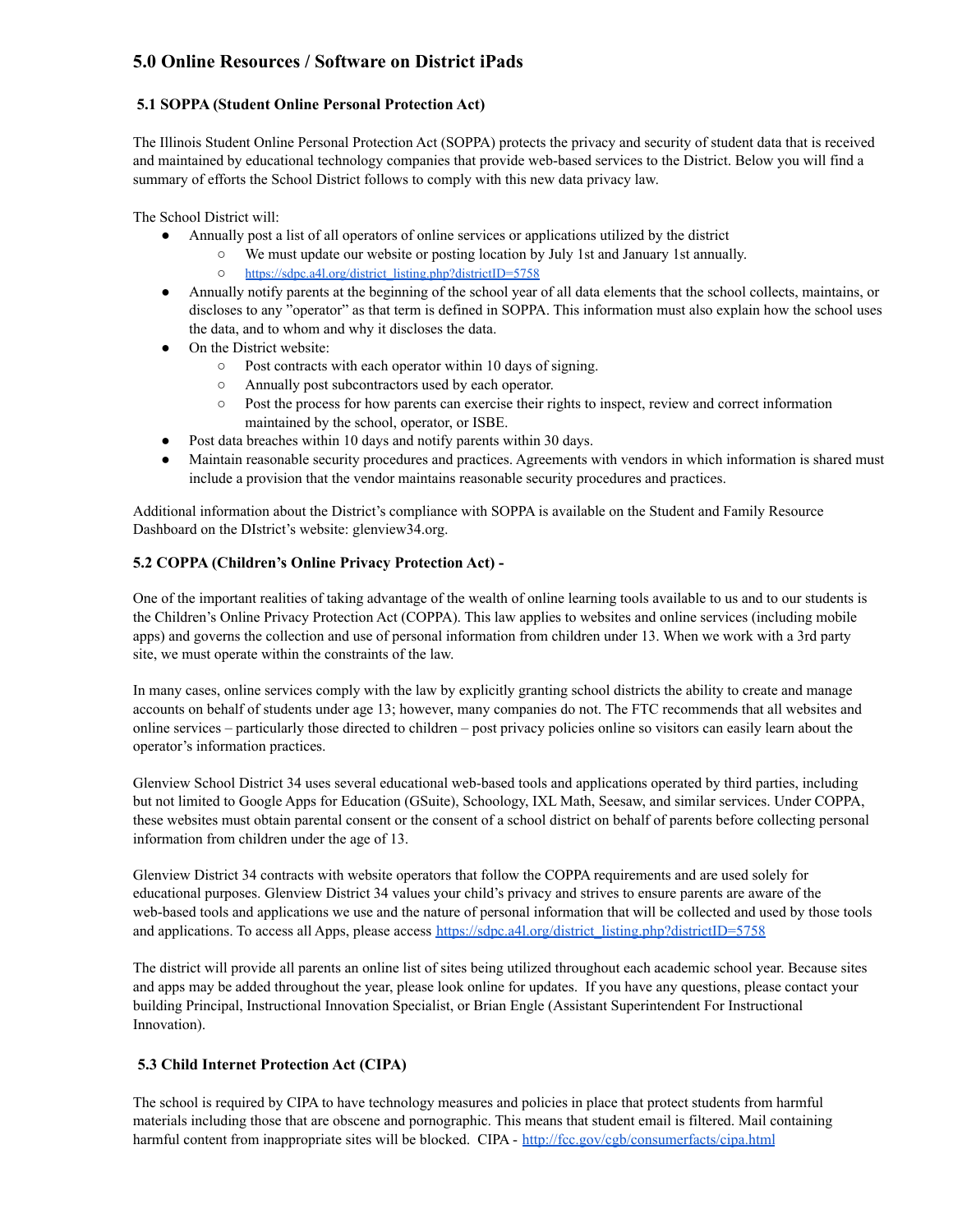### **5.4 Family Educational Rights and Privacy Act (FERPA)**

FERPA protects the privacy of student education records and gives parents rights to review student records. Under FERPA, schools may disclose directory information (name, phone, address, grade level, etc...) but parents may request that the school not disclose this information by sending a written request to the Director of Communications.

- $\bullet$  The school will not publish confidential education records (grades, student ID #, etc.) for public viewing on the Internet.
- The school may publish student work and photos for public viewing but will not publish student last names or other personally identifiable information.
- Parents may request that photos, names and general directory information about their children not be published. For more information on how to do this, contact the Director of Communications, Cathy Kedjidjian, at ckedjidjian@glenview34.org.
- Parents have the right at any time to investigate the contents of their child's email and Apps for Education files.
- FERPA <http://www2.ed.gov/policy/gen/guid/fpco/ferpa>

### **5.5 Originally Installed Software/Apps**

The software/apps originally distributed by Glenview School District 34 must remain on the District iPad in usable condition and be easily accessible at all times. From time to time, the school may add software/apps for use in a particular course. Periodic checks of District iPads will be made to ensure that students have not removed required apps or have added apps that are not authorized by the school.

### **5.6 Additional Software**

Students are not allowed to load extra software apps on their District iPads or attach their District iPad to a home computer unless approved by or otherwise directed to do so by their teachers or school staff. Glenview School District 34 will facilitate the distribution of apps required on the District iPads. Students are not allowed to synchronize District iPads, sync District iPads to iTunes accounts, or add non--SD34 apps to their assigned District iPad without prior approval.

### **5.7 Procedure for re**‐**loading software**

If technical difficulties occur or illegal software non-‐SD34 apps are discovered, the District iPad will be restored from backup. The District does not accept responsibility for the loss of any software or documents deleted due to a reformat and re-image.

### **5.8 Software upgrades**

Upgrade versions of licensed software/apps are available from time to time. The District will provide opportunities to update all District iPads through planned communication to students and staff.

### **5.9 District Monitoring**

The safety and well-being of the District's students is of paramount importance and that includes the social-emotional behaviors exhibited by students through the use of the District iPad. The District utilizes third-party software to monitor student web searches and text-based communications and work product on the District iPad. Through the monitoring software, designated District personnel are alerted when a student uses the District iPad to engage in conduct that is threatening or harmful to the student or another student (e.g., bullying, suicidal ideation, etc.) or which is otherwise a violation of District rules (e.g., pornography). When an alert is received, it is forwarded to the appropriate school personnel for intervention. THE DISTRICT DISCLAIMS ANY DUTY TO MONITOR ALERTS OUTSIDE NORMAL BUSINESS HOURS. STUDENTS AND PARENTS SHOULD NOT EXPECT THAT ALERTS WILL BE ADDRESSED OUTSIDE NORMAL BUSINESS HOURS. IT IS HIGHLY LIKELY THAT ALERTS RECEIVED OUTSIDE OF NORMAL BUSINESS HOURS WILL NOT BE ADDRESSED UNTIL THE NEXT BUSINESS DAY. Therefore, parents must be aware that they maintain primary responsibility for monitoring their children's health, well-being, safety and use of the DIstrict iPad.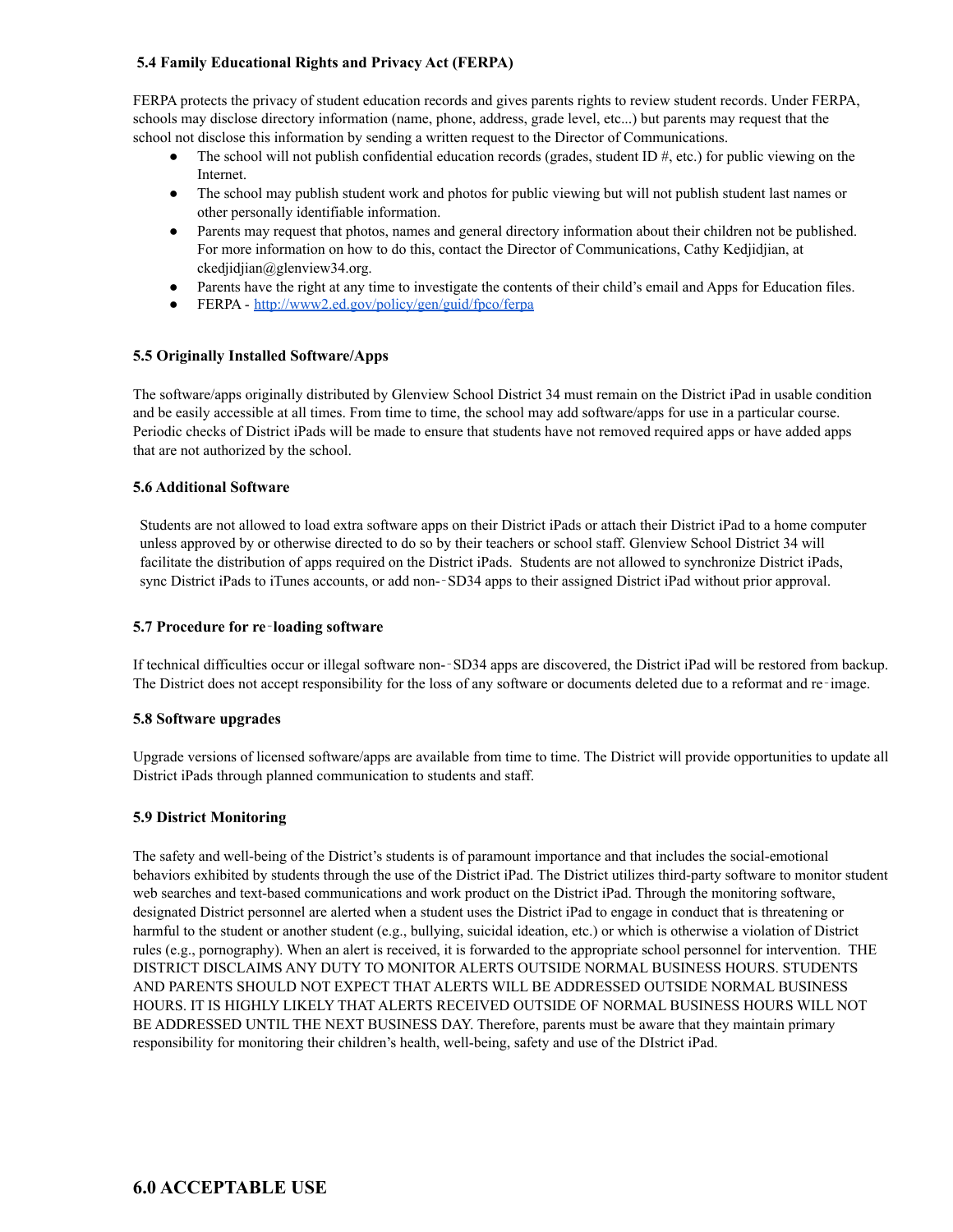#### **6.1 Statement of Responsibility**

By using the District iPad, the student agrees to abide by all Board policies and rules, including, but not limited to (see section 1.0) -Policy 6:235 - *Access to Electronic Networks,* Policy 7:180 -‐ *Bullying and Harassment,* and Policy 7:190 -‐ *Student Discipline.* The use of Glenview School District 34's technology and network is a privilege, not a right. The privilege of using the technology resources provided by Glenview School District 34 is not transferable. This Handbook is provided to make all users aware of the responsibilities associated with acceptable, efficient, ethical, and lawful use of technology resources. If a student violates any Board policies or procedures or any provisions of this Handbook, that student's privilege to use a District iPad may be terminated, access to the District technology resources may be denied, and the appropriate disciplinary action shall be applied in accordance with Board policy and the Glenview School District 34 Code of Conduct.

Internet access is available on every computer with network access in Glenview School District 34. Network Administrators will make reasonable efforts to maintain reliable service. The District cannot, however, absolutely guarantee that the system will always be available or operating correctly.

There is no expectation of privacy for any communication made using the District iPad or for any content stored on the District iPad. The District reserves the right to inspect the District iPad and its contents at any time and for any reason.

The student is responsible for what he/she says and does with the District iPad and on the District network. Communication with thousands of others is quick and easy. Therefore, it is important for the user to stop and think before communicating and to show respect for other people and for their ideas.

### **6.2 Parent/Guardian Responsibilities**

Talk to your student about values and the standards that your student should follow on the use of the Internet just as you would on the use of all media information sources such as television, telephones, movies, and radio. The District will provide all District iPads with filtered Internet both inside and outside the school. The District, however, is not responsible if the home filtering does not work and/or unintentionally provides access to inappropriate materials. The District is also not responsible for monitoring a student's Internet activity outside of school. The parent/guardian agrees to be solely responsible for supervising their child's use and control of the District iPad, including Internet access, when their child is not at school. If the parent/guardian does not wish to assume this responsibility, this should be indicated on the Student and Parent Pledge for District iPad Use form, and arrangements will then be made for the student to leave the District iPad at school.

### **6.3 School Responsibilities**

- Provide Internet and email access to its students. Provide Internet and email filtering of inappropriate materials through our District filtering system. The District is not responsible for monitoring a student's Internet activity outside of school. The District has acted in good faith and in a reasonable manner in selecting and implementing filtering software, blocking software, and other technology protection measures to prevent access to material that is obscene, pornographic, or, with respect to use of computers by minors, harmful to minors. Nevertheless, by using the Network, users acknowledge that such technology measures do not prevent access to all prohibited material, and may prevent access to non-‐prohibited material. The District assumes no responsibility for access gained or denied by the technology protection measures that have been implemented.
- Provide network data storage areas. Glenview School District 34 reserves the right to review, monitor, and restrict information stored on or transmitted via District iPads, and to investigate inappropriate use of technology resources.
- Provide staff guidance to aid students in doing research and help monitor student compliance of the Access to Electronic Networks policy.

### **6.4 Student Responsibilities**

● If a student should receive an email or other electronic message containing inappropriate or abusive language or if the subject matter is questionable, he/she is asked to bring the device to the school office.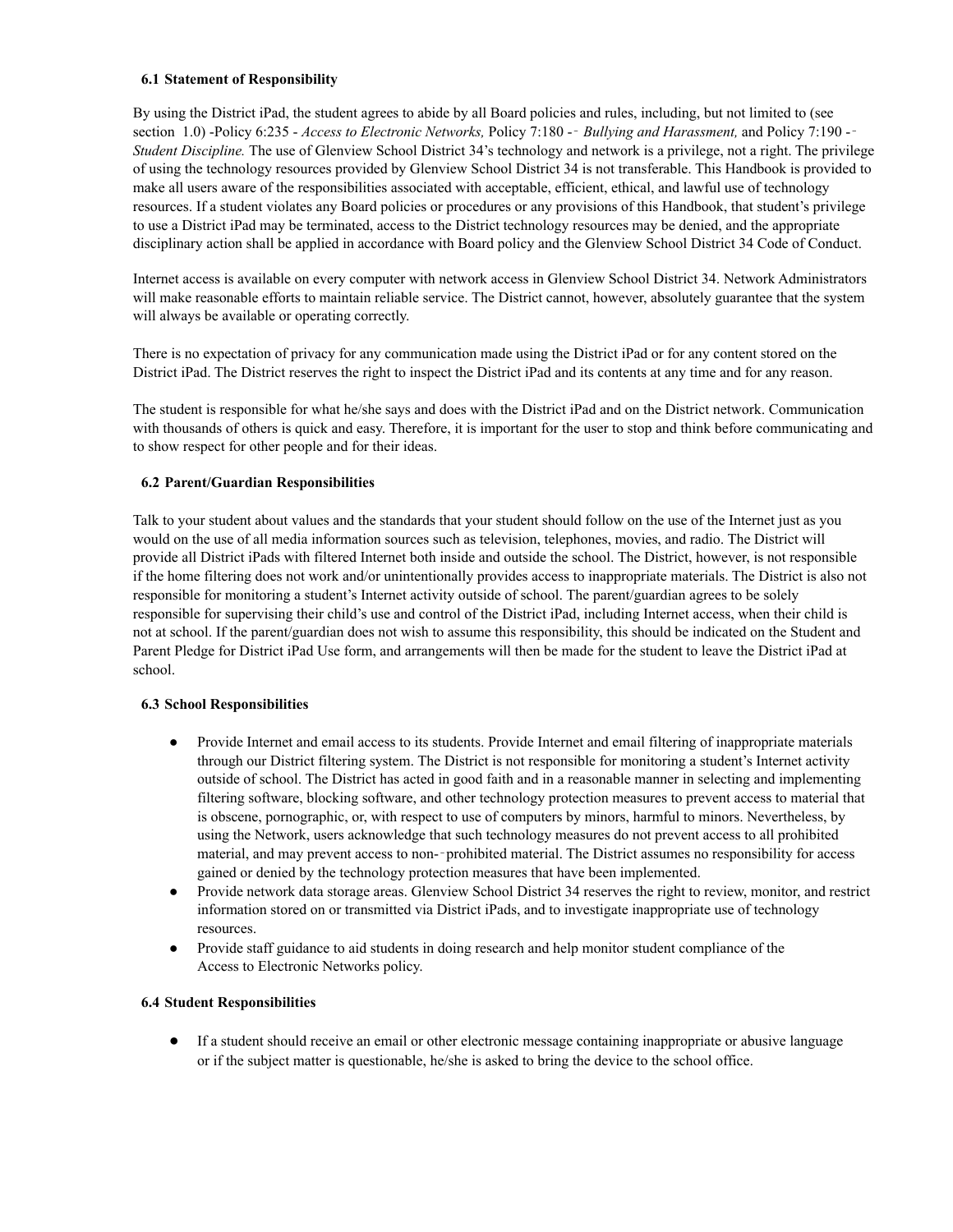### **7.0 Miscellaneous**

### **7.1 WAIVER OF DISTRICT IPAD-**‐**RELATED CLAIMS**

By signing the Student and Parent Pledge for District iPad Use form below, you acknowledge that you have read, understand, and agree to follow all responsibilities outlined in this Handbook and agree to be bound by this Handbook. You also agree and represent that the District iPad was delivered in good working order and that it must be returned to the District in good working order. BY SIGNING THIS AGREEMENT, YOU WAIVE ANY AND ALL CLAIMS YOU (AND YOUR HEIRS, SUCCESSORS, AND ASSIGNS) MAY HAVE AGAINST DISTRICT 34, ITS BOARD OF EDUCATION, AND ITS INDIVIDUAL BOARD MEMBERS, EMPLOYEES, AND AGENTS RELATING TO, CONNECTED WITH, OR ARISING FROM THE USE OF THE DISTRICT iPAD OR THIS AGREEMENT.

### **7.2 INDEMNIFICATION FOR DISTRICT IPAD-**‐**RELATED CLAIMS**

TO THE FULLEST EXTENT ALLOWED BY LAW, YOU AGREE TO INDEMNIFY, DEFEND, AND HOLD HARMLESS DISTRICT 34, ITS BOARD OF EDUCATION, AND ITS INDIVIDUAL BOARD MEMBERS, EMPLOYEES, AND AGENTS, FROM ANY AND ALL CLAIMS, DAMAGES, LOSSES, CAUSES OF ACTION, AND THE LIKE RELATING TO, CONNECTED WITH OR ARISING FROM THE USE OF THE DISTRICT IPAD OR THIS HANDBOOK.